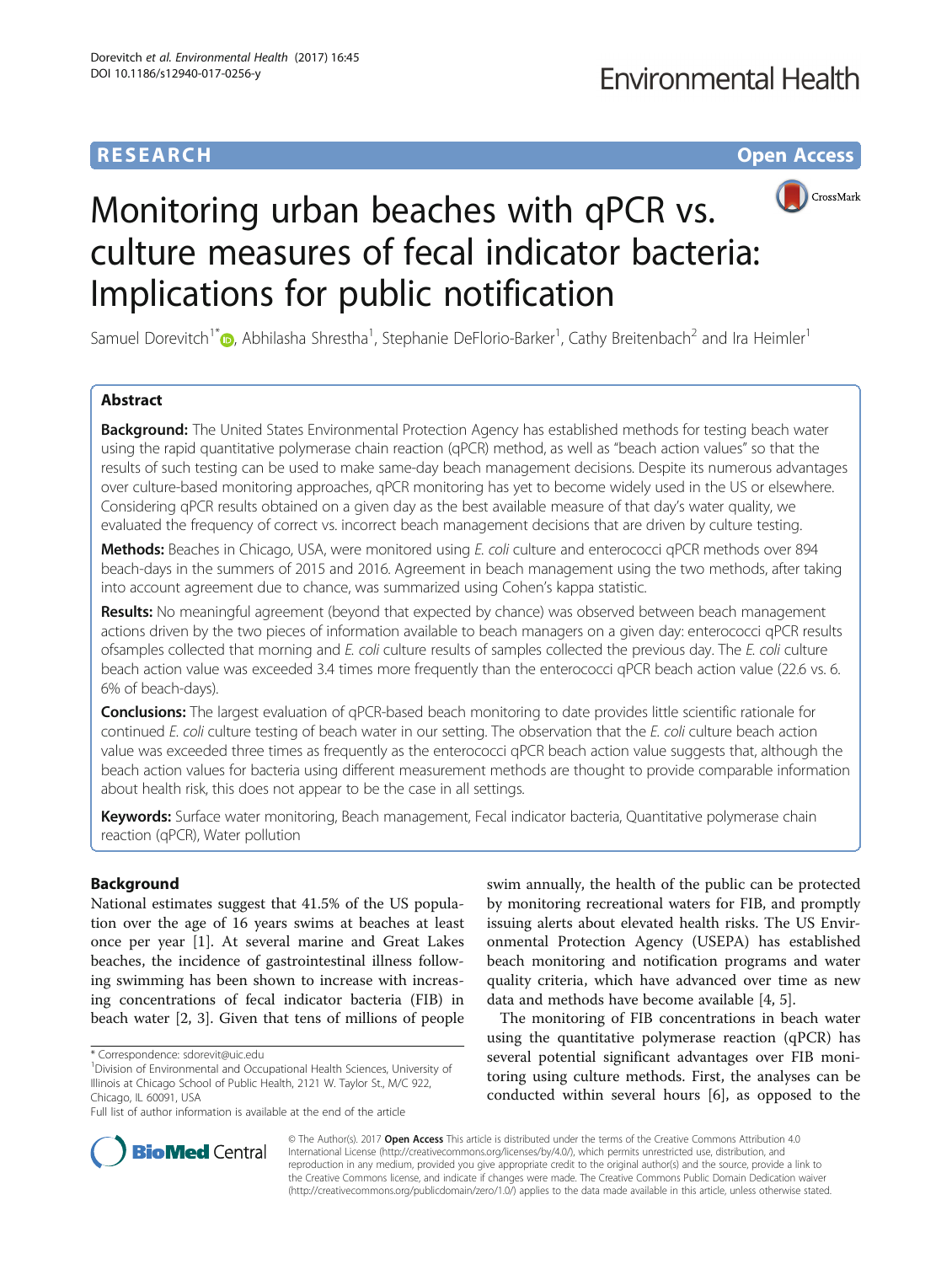minimum of 18 h required by culture methods. As a result, the public can be notified promptly about elevated FIB concentrations, as opposed to the next day, when culture results are reported. Second, the National Environmental and Epidemiological Assessment of Recreational water (NEEAR), a multi-year, multi-site cohort study found that compared to the culture measures of FIB, qPCR measures of enterococci are better independent predictors of the occurrence of gastrointestinal illness among swimmers at freshwater [[2\]](#page-9-0) and marine [[3\]](#page-9-0) beaches located within several kilometers of wastewater treatment facility outfalls. Third, qPCR methods, but not culture methods, readily lend themselves to microbial source identification [[7\]](#page-9-0). The general enterococci qPCR target that was measured using the NEEAR study protocol was not specific to particular fecal sources. However, source-specific targets could certainly be analyzed in parallel with (or as follow-up to) the general enterococci qPCR target. Such information could be useful in efforts to control fecal pollution sources [[8\]](#page-9-0) or to model risks to public health [\[9](#page-9-0)].

Based primarily on NEEAR, the USEPA issued Recreational Water Quality Criteria (RWQC) in 2012, which for the first time included beach action values (BAVs) for enterococci measured using the qPCR method (as well as BAVs for *E. coli* and enterococci measured using culture methods) [\[4](#page-9-0)]. The E. coli BAV of 235 colony forming units (CFU)/100 mL of water and enterococci qPCR BAV of 1000 calibrator cell equivalents (CCE)/ 100 mL of water are both expected to limit the gastrointestinal illness attributable to swimming to 36 cases per 1000 swimmers. If a beach manager employed both qPCR and culture testing on a daily basis, on a given day, he/she would know whether that morning's qPCR results and the previous day's culture results exceeded their respective BAVs. Thus, although both BAVs are meant to be equivalent, that would only be true if there had not be a day-long lag in obtaining the culture results during which water quality could change substantially.

Over the past dozen years, investigations into qPCR measures of FIB in beach water have moved progressed substantially (Table 1). Early studies involved the splitting of water samples, and testing for FIB immediately by culture, and then archiving filters for subsequent qPCR analyses.

Data from the two methods of quantifying FIB were analyzed using correlation and/or linear regression methods. Later studies evaluated concordance of threshold exceedance by the two methods. It is known that FIB concentrations change significantly on time scales of hours [[10](#page-9-0)–[12\]](#page-9-0), making the Day0 culture results of limited value in predicting FIB concentrations on Day1. We know that the exceedance of the Day0 culture BAV is associated with exceedance of the Day0 qPCR BAV at numerous locations studied [[11](#page-9-0), [13, 14](#page-9-0)]. From the standpoint of deciding whether qPCR or culture methods should be used for public notification purposes, it is the agreement between Day0 culture BAV and Day1 qPCR BAV (not Day0 vs. Day0) this matters. Furthermore, analysis of dichotomous outcomes (exceedance of the BAV as determined by two methods) must take into account agreement due to chance. Consider a beach management program based on the outcome of rolling a die. If the die lands on the number six, an advisory is issued; for all other outcomes, no advisory is issued. If a second die were to be rolled (as a new method of testing), by chance alone the "results of testing" by the two "methods" would often agree with one another. Both methods would call for no advisory: 5/  $6 \times 5/6$ , or 69.4%, of the time. Likewise, both methods would call for an advisory  $1/6 \times 1/6$ , or 2.7%, of the time. Overall, chance alone would account for agreement in  $69.4\% + 2.7\% = 71.9\%$  of the "days of beach testing." Therefore, any analysis of agreement must take chance into account. Strong agreement between management

| Table 1 Studies of qPCR and culture measures of FIB, sorted by timing of the qPCR analyses and whether the data analyses |  |  |  |  |  |  |  |
|--------------------------------------------------------------------------------------------------------------------------|--|--|--|--|--|--|--|
| considered policy-relevant threshold values and timeframes                                                               |  |  |  |  |  |  |  |

|                                                                                                                                         | gPCR analyses                       |                                                                          |                                                                      |
|-----------------------------------------------------------------------------------------------------------------------------------------|-------------------------------------|--------------------------------------------------------------------------|----------------------------------------------------------------------|
| Measures of association between gPCR and FIB culture results                                                                            | Archived samples<br>analyzed        | Analyzed in<br>real-time, results<br>not used for public<br>notification | Analyzed in real-time,<br>results, used for<br>same-day notification |
| Day0 gPCR and Day0 culture measures of FIB as continuous variables<br>(correlation, linear regression analysis)                         | $[11, 13, 14, 26-30]$               | [17, 31, 32]                                                             | [6, 15, 16]                                                          |
| Day0 gPCR and Day0 culture measures of FIB as dichotomous measures<br>(such as BAV exceedance), agreement due to chance not addressed   | $[11, 13, 14, 29, 30]$ <sup>a</sup> | $[17, 31, 32]$ <sup>a</sup>                                              | $[15, 16]$ <sup>a</sup>                                              |
| Day1 gPCR and Day0 culture measures of FIB as dichotomous categories<br>(such as BAV exceedance), agreement due to chance not addressed |                                     |                                                                          |                                                                      |
| Day1 qPCR and Day0 culture measures of FIB as dichotomous categories<br>(such as BAV exceedance), agreement due to chance addressed     |                                     |                                                                          | Present study of Chicago<br>beaches                                  |

 $a$  a threshold for aPCR different than the current BAV of 1000 CCE/10 mL appears to have been used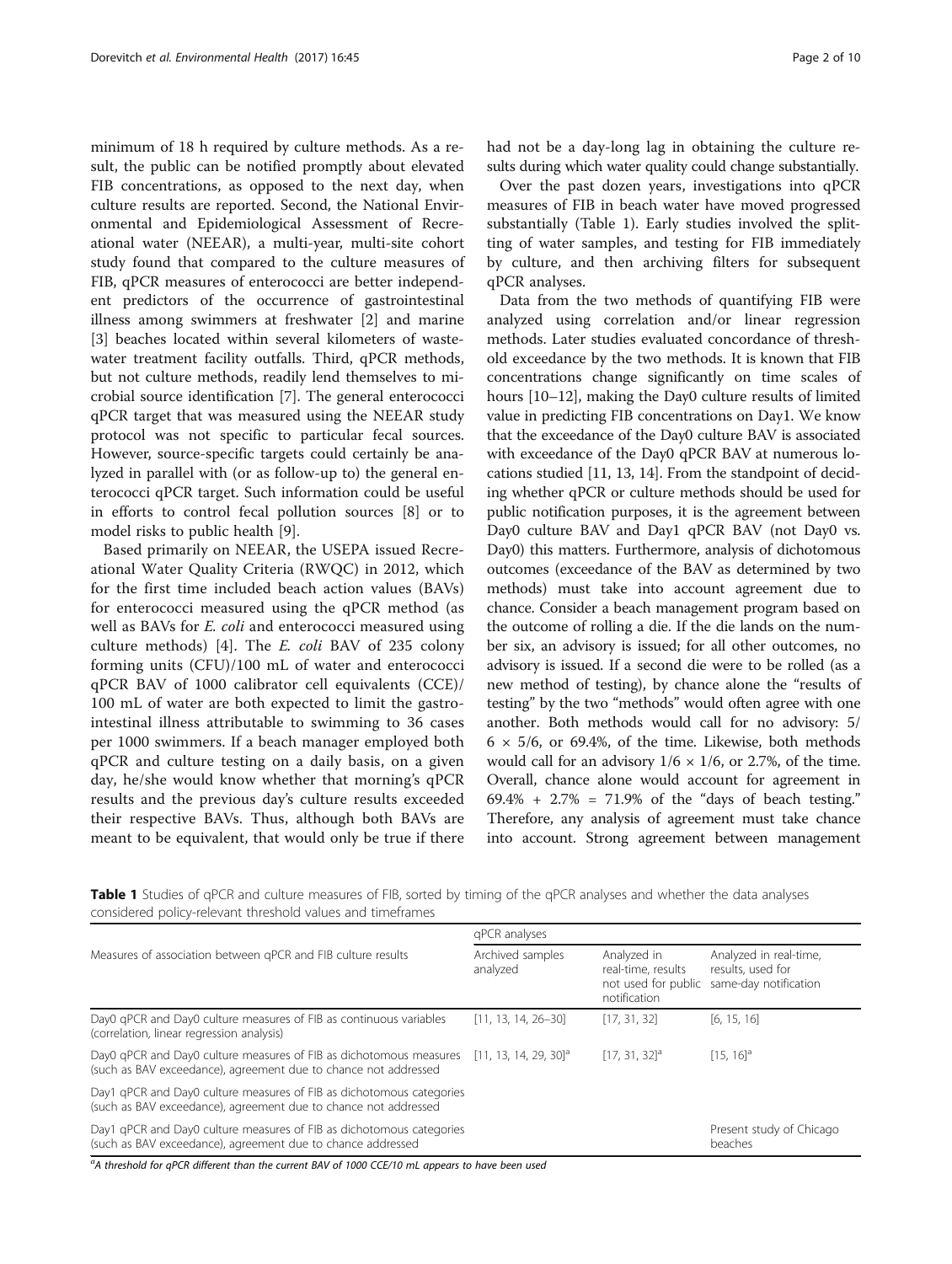decisions based on Day0 culture results and Day1 qPCR results would suggest that continued use of the low-tech (but slower) culture methods may be appropriate. Weak agreement – particularly if the need to issue an advisory to the public is not triggered by Day0 culture results when Day1 qPCR results do trigger an advisory – would indicate that the health of beachgoers would be better protected if the qPCR method were to be used.

We are aware of only three peer-reviewed publications that describe the implementation of a qPCR-based same-day beach notification program. One involved qPCR testing of 44 water samples (once per week for 11 weeks) at four New Jersey beaches [\[15](#page-9-0)]. The other two described a daily beach monitoring and notification program at nine southern California beaches, involving 239 samples [[6, 16\]](#page-9-0). In these settings water samples were analyzed using culture and qPCR methods and public notification took place by mid-day, and the results of culture and qPCR analyses of the same water samples generally arrived at similar beach management decisions. A third study that involved 259 samples collected from 8 beaches in Door County, Wisconsin included real-time beach monitoring by qPCR [[17\]](#page-9-0), though the results were not used for beach notification purposes (personal communication, G. Kleinheinz). We are aware of no published studies that have evaluated the agreement between BAV exceedance by qPCR and culture measures of FIB after taking into account 1) the impacts of the 24 h delay in obtaining culture results, or 2) the agreement between results agreement due to chance.

The Chicago Park District and the University of Illinois at Chicago School of Public Health water quality laboratory have partnered on a multi-beach, multi-year beach water quality monitoring program that utilized the qPCR method, while maintaining standard culture testing. Using data collected during two beach seasons over a total of 898 beach-days (e.g., in 2015 we tested 5 beaches/day  $\times$  54 days =270 beach-days), we evaluated the agreement between the beach management decisions that result from culture and qPCR testing, taking into account the frequency of agreement expected by chance alone. The primary goals of this research were to: 1) characterize differences in public notifications about BAV exceedances between Day1 qPCR results and Day0 culture results; and, 2) identify the frequency of discrepancies in BAV exceedances using the two methods, which are meant to represent comparable degrees of health risk under the 2012 USEPA RWQC.

## Methods

## Setting

Chicago is located on the southwestern edge of Lake Michigan (Fig. [1](#page-3-0)). The Chicago Park District maintains one of the most comprehensive beach monitoring programs in the United States at 27 public beaches, which host an estimated 20 million beach visits annually. The beaches account for much of the 42 km of Lake Michigan shoreline within the City of Chicago, and have been monitored at least 5 days per week using E. coli culture testing. Wastewater and stormwater from Chicago flow into the highly engineered Chicago River system, away from Lake Michigan and towards the Mississippi River system (except following infrequent extreme precipitation events). Spatial and temporal aspects of E. coli concentrations at these beaches have been well-characterized by researchers at the US Geological Survey Great Lakes Science Center [[18](#page-9-0)–[21\]](#page-9-0).

## Water sampling

Nine beaches were studied, numbered from 1 through 9 (north to south, in Fig. [1](#page-3-0)). In 2015, beaches 1, 6, 7, 8 and 9 were sampled; in 2016, monitoring was extended to include beaches 1–9. In 2015, water was sampled on Tuesday-Friday from May 26 through August 28, for a total of 54 days, or 270 beach-days. In 2016 water was to be sampled Wednesday-Sunday from June 1 through September 4 at nine beaches on 70 days, or 630 beachdays. Water samples were collected in 1 L polypropylene copolymer bottles at each of two transects, approximately 100 yards apart, at each beach. At the same times and locations, water samples were collected for E. coli culture analyses conducted by a commercial laboratory using the defined substrate (Colilert®) method.

## Sample receipt and initial processing

Water samples were delivered to the University of Illinois at Chicago School of Public Health Water Microbiology Research Laboratory (UIC) at approximately 8:30 AM. After a chain of custody document was signed, the samples (10 per day in 2015 [five beaches x two transects/beach] and 18 per day in 2016 [nine beaches x two transects/beach]) were split into 100 mL aliquots for qPCR analysis of enterococci. The qPCR laboratory consists of a "dirty room" where filtration and measurement of physicochemical parameters take place; an "intermediate room" where DNA extraction takes place, sample DNA is loaded into plates, and where thermocyclers are located; and a "clean room" for reagent preparation.

## qPCR analysis

Laboratory analyses followed USEPA's Method 1609 [[22](#page-9-0)] and 1609.1 [\[23\]](#page-9-0) in 2015 and 2016, respectively, with one modification: the salmon DNA sample processing control was used, but the plasmid internal amplification control was not. Briefly, the process included filtration of 100 mL through 47 mm polycarbonate filters with a 0.4 μm pore size. Following filtration, genomic DNA was extracted from the filters by bead-beating using pre-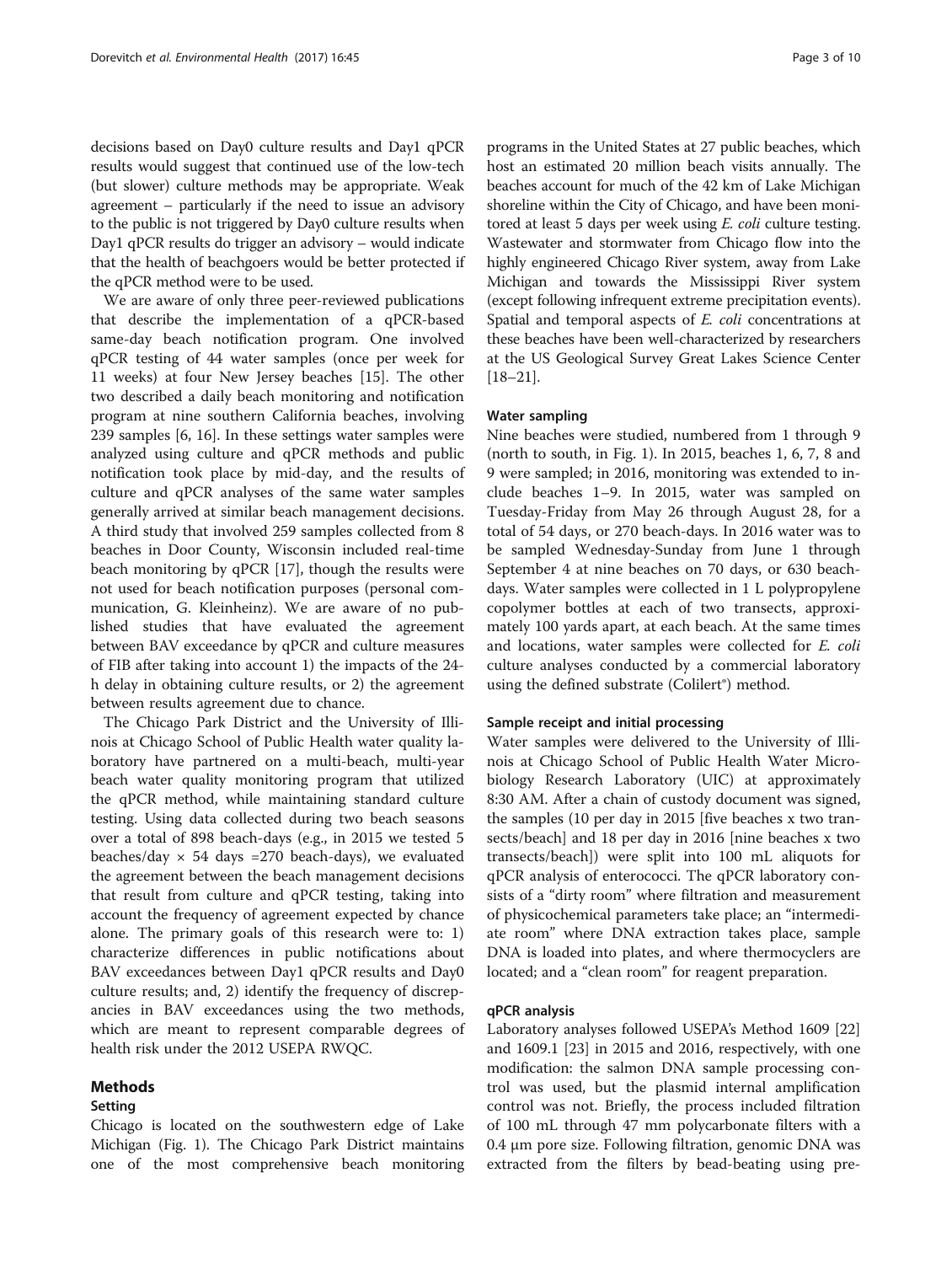<span id="page-3-0"></span>

filled glass bead tubes (GeneRite, North Brunswick, NJ). In 2015 final crude genomic DNA extracts were diluted 5-fold in AE buffer and 5 μl were added, in duplicate, to 20 μl of ABI TaqMan® Environmental Master Mix 2.0 (Applied Biosystems, Foster City, CA), which contained the environmental master mix, primers, probes, bovine serum albumin, and nuclease-free water. Because of the low rate of inhibition observed in 2015 (described in detail in '[Results](#page-4-0)'), in 2016 dilution of DNA extracts was not performed. Primers and probes (Integrated DNA Technologies, Inc., Coralville, Iowa) were as specified in Method 1609. All reactions were performed on the ABI StepOne Plus® platform.

## qPCR data quality

The qPCR data quality monitoring was based on that described in EPA Methods 1609 and 1609.1. Calibrator samples consisted of 10 μL aliquots of quantified cell concentration of laboratory-prepared, cultured Enterococcus faecalis (ATCC® 29,212™) stock suspensions. In 2015, 10 μL aliquots of calibrators cells were spotted onto filters directly (per Method 1609); in 2016 calibrator cells were filtered onto the membranes (as per Method 1609.1) [\[23](#page-9-0)]. Genomic DNA was extracted from these aliquots in the same manner as the sample DNA extracts. No-template control (NTC), method blank (MB), and sample processing control (SPC) samples were run daily on the same 96-well plate as the set of samples. All NTC, MB, SPC, and water sample reactions were performed in duplicate. Standard curves were generated from serially diluted, purified, RNA-free and spectrophotometrically quantified E. faecalis genomic DNA, using primers and probes to amplify and detect a sequence of DNA that codes for the *Enterococcus* large ribosomal subunit. Each dilution was analyzed in triplicate. Standard curves were run alongside the samples on a biweekly basis and a composite standard curve was generated and analyzed using linear regression [\[24\]](#page-9-0). Ac*curacy* of qPCR data was defined by the  $\mathbb{R}^2$  of standard curves, using enterococci DNA concentrations of 10, 40,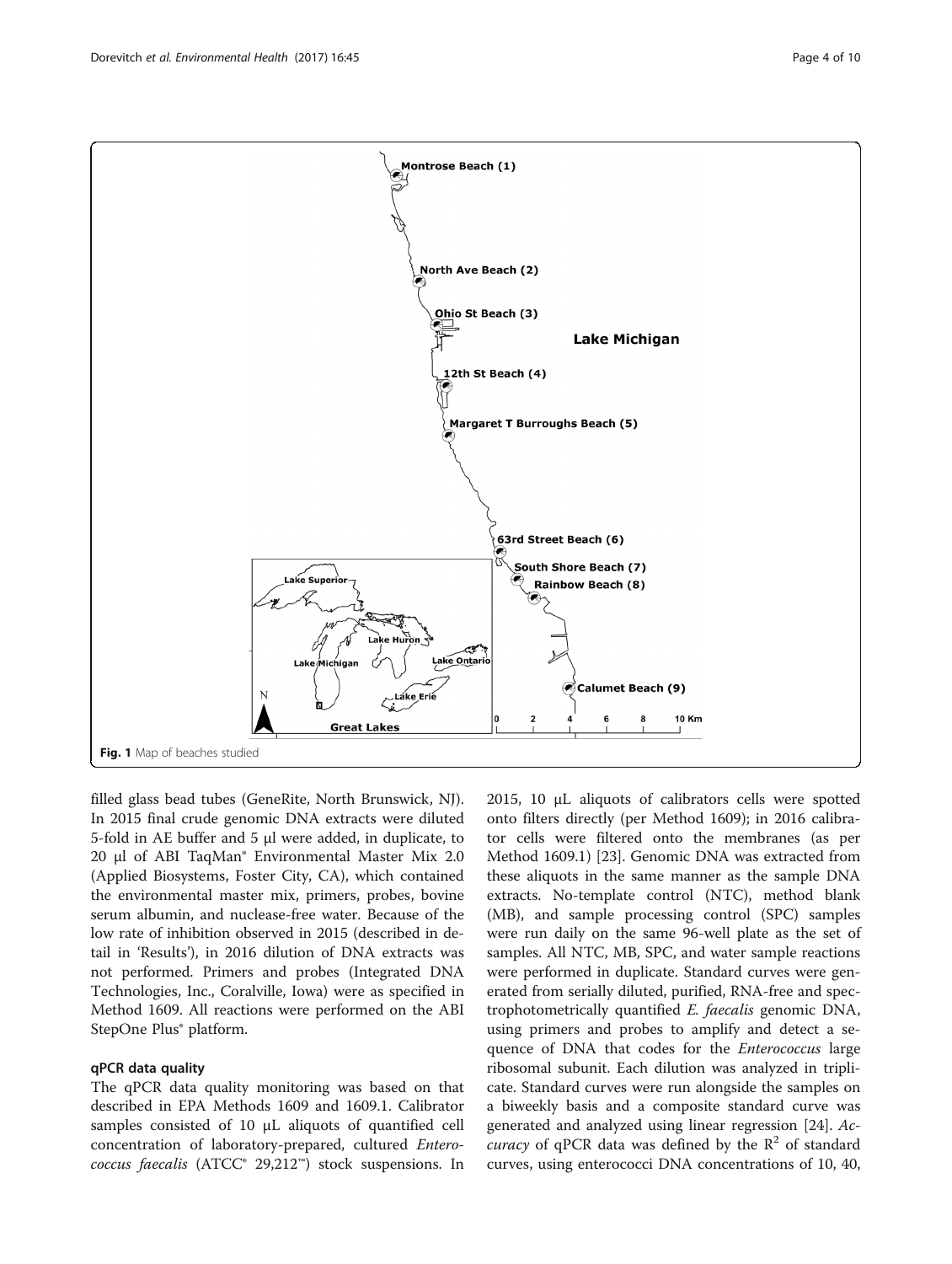<span id="page-4-0"></span>400, 4000, and 40,000 target sequence copies per reaction. Precision of qPCR results was evaluated by, 1) the coefficient of variation of calibrators, and 2) the coefficient of variation of sample processing controls in method blanks. Inhibition of the qPCR reaction may be caused by substances found in the water environment, and can be identified by an increase in the number of amplification cycles needed before the salmon DNA SPC is detected (in other, words, the cycle threshold [Ct] is increased). EPA Method 1609 notes that a difference in detecting the SPC in calibrator and water samples of greater than 3 cycles of amplification (or  $\Delta \rm{Ct}_{SPC} \geq 3$ ) "... suggests that total DNA recovery was  $\langle \sim 10\%$  and therefore potentially unacceptably high levels of enterococci may not be detectable due to the very low recovery." We summarized the frequency of samples with  $\Delta \text{Ct}_{SPC} \geq 3$ and of  $2 \leq \Delta \text{Ct}_{SPC} < 3$  cycles.

E. coli culture testing was performed by a commercial laboratory using the Colilert<sup>®</sup> method (IDEXX Laboratories, Westbrook, ME) and results are reported as a 'most probable number' (MPN) per 100 mL of water. The upper limit of quantification of this method is 2420 MPN/100 mL. By convention, the Chicago Park District has used the geometric mean (rather than the arithmetic mean) of concentrations of bacteria in water samples collected from the two transects at each beach to arrive at a single measure of bacteria concentrations. In this report, we follow that convention.

## Data analysis

The normality of distributions of original scale and log10-transformed water quality data were evaluated using the Kolmogorov-Smirnov test, using  $p > 0.15$  to indicate normality. Pearson correlation coefficients of normally-distributed data were described. We sought to characterize the relationship between exceedance of the E. coli culture BAV of 235 MPN/100 mL and exceedance of the enterococci qPCR BAV of 1000 calibrator cell equivalents (CCE)/100 mL. Agreement between exceedance of the two BAVs (E. coli culture, enterococci qPCR) were characterized by Cohen's Kappa, which takes into account the expected agreement between assessments due to chance alone. The following terminology was used to describe agreement based on Kappa: 0–0.20, none; 0.21–0.39, minimal; 0.40–0.59, weak; 0.60–0.79, moderate; 0.80–0.89, strong; ≥0.90, near perfect [\[25](#page-9-0)]. BAV exceedance agreement analyses were conducted for Day0 culture and Day1 qPCR results, as well as for Day0 culture and Day0 qPCR results. Because Day1qPCR results reflect Day1 water quality (as opposed to prior day water quality) and because qPCR measures of enterococci were stronger independent predictors of health outcome than culture measures in NEEAR, we considered Day1 enterococci qPCR results to be the gold standard against which we evaluated the frequency of correct vs. incorrect beach management decisions. Data analyses were performed using SAS version 9.4 (SAS Institute, Cary, NC).

## Results

A total of 1796 water samples (540 in 2015 and 1256 in 2016) were collected and analyzed, representing 99.8% of all planned samples (water samples could not be collected on a single beach-day due to hazardous weather conditions, and on another date, a laboratory error resulted in no usable data from both transects of a single beach). As summarized in Table 2, data quality demonstrated both accuracy and precision. In 2015 two samples (0.37% of all transect-specific samples) were inhibited ( $\Delta C t_{SPC} \geq 3$ ). The two samples were collected from different transects (on different dates), allowing the use of data from the noninhibited transect sample for beach management decisions. Inhibition was somewhat more frequent in 2016, observed in 14 (1.1%) of transect-specific samples. Of the 14 transect-specific inhibited samples, four involved both transects of two beaches. As a result, qPCR results were not available on two beach-dates due to inhibition. The other 10 inhibited samples impacted only a single transect per beach, and on those dates, the results of the non-inhibited sample from the other transect were used for beach management purposes. Thus, of the planned use of qPCR data for beach management at  $270 + 630 = 900$  beach-days (in 2015 and 2016, respectively), data were used for beach management at  $270 + 624 = 894$  (or 99.3% of the planned) beach-days.

#### Table 2 qPCR data quality summary

| Data quality metric                      | 2015           |         | 2016      |         |
|------------------------------------------|----------------|---------|-----------|---------|
| Accuracy in composite<br>standard curves |                |         |           |         |
| Number of standard curves                | 9              |         | 9         |         |
| $R^2$                                    | 0.996          |         | 0.999     |         |
| Amplification efficiency                 | 1.933          |         | 2.097     |         |
| Precision: calibrator samples CV         |                |         |           |         |
| Number of samples                        | 55             |         | 71        |         |
| Enterococci target CV                    | 2.05%          |         | 1.33%     |         |
| SPC target CV                            | 1.11%          |         | 1.41%     |         |
| Inhibition                               | Frequency      | Percent | Frequency | Percent |
| $\Delta$ Ctsp $_C$ < 2                   | 536            | 99.26   | 1210      | 96.3%   |
| $2 \leq \Delta C t_{SPC} < 3$            | $\mathfrak{D}$ | 0.37%   | 32        | 2.5%    |
| $\Delta$ Ct <sub>SPC</sub> $\geq 3$      | 2              | 0.37%   | 14        | 1.1%    |
| Total                                    | 540            | 100%    | 1258      | 100%    |
|                                          |                |         |           |         |

CV coefficient of variation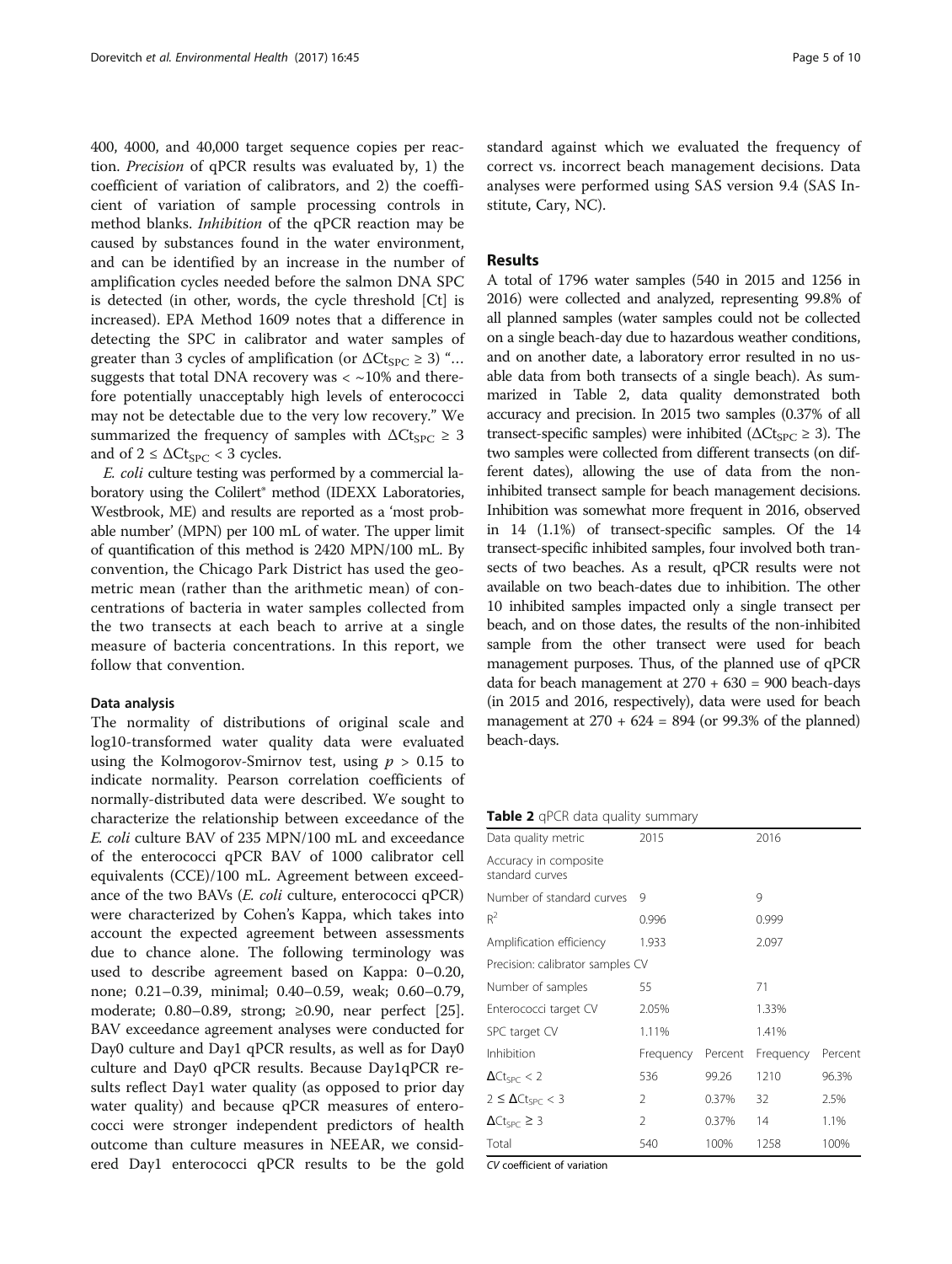<span id="page-5-0"></span>

|          |      | aPCR testing (enterococci)                                         |         |                |                      |           |      | Culture testing (E. coli) |        |               |                      |                |
|----------|------|--------------------------------------------------------------------|---------|----------------|----------------------|-----------|------|---------------------------|--------|---------------|----------------------|----------------|
|          | 2015 |                                                                    |         | $\frac{6}{10}$ |                      |           | 2015 |                           |        | 2016          |                      |                |
| Beach    |      | Median (5th, 95th %)                                               | % Excd. |                | Median (5th, 95th %) | % Excd.   |      | Median (5th, 95th %)      | % Excd |               | Median (5th, 95th %) | % Excd         |
|          | 54   | 144.3 (29.6, 2210.6)                                               | 93      |                | 116.9(8.2, 1724.1)   | 0.01      | 54   | 172 (29, 1540)            | 38.9   |               | 138 (20, 1540)       | 34.6           |
|          |      |                                                                    |         | 67             | 39.8 (5.2, 225.0)    |           |      |                           |        |               | 37 (8, 177)          | Ž.             |
|          |      |                                                                    |         |                | 43.9 (4.9, 1109.4)   |           |      |                           |        |               | 35 (3, 318)          | $\overline{4}$ |
|          |      |                                                                    |         |                | 46.8 (4.4, 562.9)    |           |      |                           |        |               | 45 (6, 303)          |                |
|          |      |                                                                    |         | 89             | 794 (5.1, 1087.6)    | 5.9       |      |                           |        | $\frac{4}{6}$ | 90 (6, 1311)         | 23.9           |
| O        | 54   | 85.1 (19.5, 1201.0)                                                | 93      | ◯              | 120.2 (10.4, 1399.7) | 12.9      | 54   | 40 (5,738)                | 167    | 49            | 139 (18, 848)        | 32.7           |
|          | 54   | 157.6 (21.8, 1006.8)                                               | 9.9     | ന<br>Ō         | 76.5 (11.9, 570.6)   | $\bar{4}$ | 54   | 79 (12, 398)              | 14.8   |               | 48 (14, 387)         | 93             |
| $\infty$ | 54   | 162.3 (27.1, 1383.8)                                               | 93      | ◯              | 94.6 (7.1, 918.4)    | 43        | 54   | 104 (8, 729)              | 22.2   |               | 91 (5, 1646)         | 26.0           |
| Ō        | 54   | 239.9 (29.3, 1468.3)                                               | 93      |                | 77.9 (5.9, 739.6)    | 2.9       | 54   | 66 (8, 1304)              | 31.5   | SO            | 111 (1, 1939)        | 30.0           |
|          |      | 270 154.5 (26.6, 1424.6)                                           | 85      | 24<br>७        | 74.1 (7.0, 918.4)    | 5.0       | 270  | 88 (8, 1,21)              | 24.8   | 417           | 74 (7, 1137)         | こ<br>N         |
|          |      | % Excd' refers the percent exceedance of the respective beach acti |         | tion value     |                      |           |      |                           |        |               |                      |                |

| י שב בין המשפח המשפח המוני המוני המוני המ<br>しょう ここく |  |
|------------------------------------------------------|--|
|                                                      |  |
|                                                      |  |
|                                                      |  |
|                                                      |  |
|                                                      |  |
|                                                      |  |
| . HAVC at he                                         |  |
|                                                      |  |
|                                                      |  |
| ニュリココニンニン                                            |  |
|                                                      |  |
| " Hirls." とのいになる こうかのう しょくしょう しょうかん こうしいしょう          |  |
|                                                      |  |
|                                                      |  |
|                                                      |  |
|                                                      |  |
|                                                      |  |
|                                                      |  |
|                                                      |  |
|                                                      |  |
|                                                      |  |
|                                                      |  |
|                                                      |  |
| 55                                                   |  |
| )<br>)                                               |  |
|                                                      |  |
|                                                      |  |
| $\sim$ $\sim$ $\sim$ $\sim$ $\sim$ $\sim$<br>י<br>ט  |  |
|                                                      |  |
| د<br>ا                                               |  |
|                                                      |  |

 $\circ$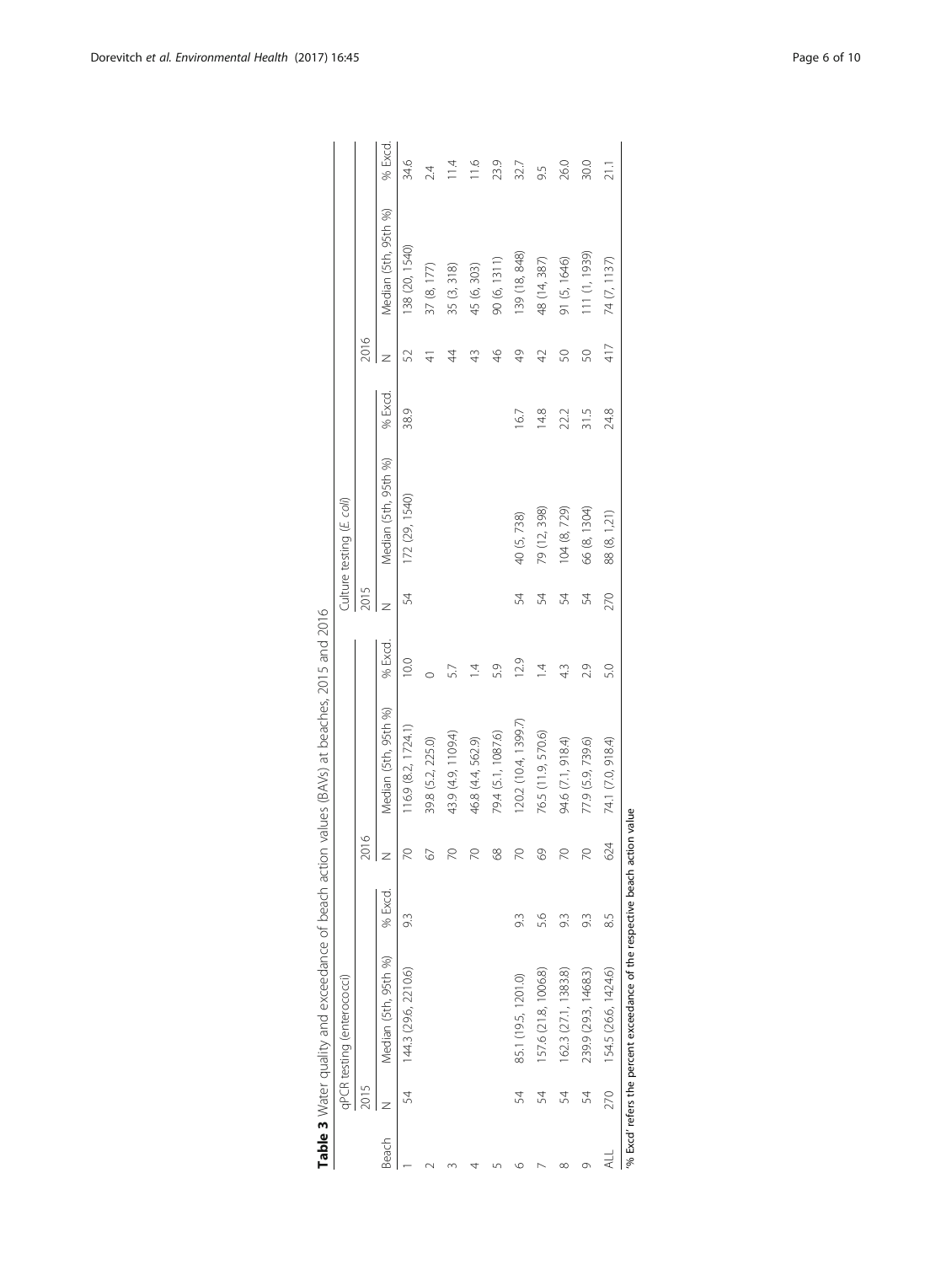| Beach          | Correct: advisory | Correct: no advisory | Failure to act | False alarm | Total     |
|----------------|-------------------|----------------------|----------------|-------------|-----------|
|                | 4(3.8)            | 58 (55.2)            | 6(5.7)         | 37 (35.2)   | 105 (100) |
| 2              | 0(0.0)            | 37 (92.5)            | 0(0.0)         | 3(7.5)      | 40 (100)  |
| 3              | 1(2.3)            | 36 (81.8)            | 3(6.8)         | 4(9.1)      | 44 (100)  |
| $\overline{4}$ | 0(0.0)            | 36 (83.7)            | 0(0.0)         | 7(16.3)     | 43 (100)  |
| 5              | 0(0.0)            | 33 (71.7)            | 2(4.4)         | 11(23.9)    | 46 (100)  |
| 6              | 5(5.0)            | 67(67.0)             | 5(5.0)         | 23(23.0)    | 100 (100) |
| $\overline{7}$ | 0(0.0)            | 77 (81.9)            | 4(4.3)         | 13 (13.8)   | 94 (100)  |
| 8              | 2(2.0)            | 66 (64.7)            | 6(5.9)         | 28 (27.5)   | 102 (100) |
| 9              | 1(1.0)            | 59 (57.8)            | 6(5.9)         | 36 (35.3)   | 102 (100) |
| All            | 13(1.9)           | 469 (69.4)           | 32(4.7)        | 162 (24.0)  | 676 (100) |

<span id="page-6-0"></span>Table 4 Beach management accuracy resulting from use of E. coli culture results available to beach managers (collected on Day0), using Day1 qPCR BAV exceedance as the gold standard

## Water quality

Enterococci qPCR CCE/100 mL values were log-normally distributed (Kolmogorov-Smirnov  $p > 0.15$ ) and E. coli MPN/100 mL values approximated a lognormal distribution (Kolmogorov-Smirnov  $p = 0.09$ ). For that reason, median and the central 90% range (5th and 95th percentile values) are summarized in Table [3](#page-5-0) (rather than mean and standard deviation). Neither the median CCE nor median MPN values approached their respective BAVs. Exceedance of the E. coli culture BAV was approximately three times as common as exceedance of the qPCR BAV (8.5% for qPCR vs. 24.8% for E. coli culture in 2015; 5.0% for qPCR vs. 21.1% for E. coli culture in 2016). Statistically significant correlations were observed between the 686 pairs of log10 transformed CCE/100 and MPN/100 values (Pearson rho = 0.65;  $p \sim 0.001$ ). Fewer *E. coli* culture data points  $(n = 687)$  were available than qPCR results  $(n = 894)$ , as E. coli testing was only performed by the commercial laboratory on weekends if the prior day's result for that beach exceeded the BAV.

## Public health action

Water quality information available to beach managers on a given day by 1:00 PM – the Day1 qPCR results and Day0 culture results – generally led to similar beach management actions (Table 4). The Day0 culture results generally did not trigger a beach advisory, and this generally corresponded with the Day1 qPCR results, which also did not trigger a beach advisory. Considering Day1 qPCR results as the gold standard, the Day0 culture generated correct results 71.3% of the time. However, had the Day1 qPCR result not been available, Day0 culture results would have triggered unnecessary beach advisories 24% of the time ("false alarms"). Critically, on 4.7% of the beach-days, Day0 culture results would have resulted in a "failure to act" (meaning, failure to trigger advisories) when advisories were needed (based on

| Table 5 Agreement between beach management that result from E, coli culture testing and, as the gold standard, enterococci |  |  |  |
|----------------------------------------------------------------------------------------------------------------------------|--|--|--|
| qPCR testing                                                                                                               |  |  |  |

|                |     | Prior day sample                  | Same day sample |                                   |
|----------------|-----|-----------------------------------|-----------------|-----------------------------------|
| Beach          | n   | Description, Kappa (95% LCL, UCL) | n               | Description, Kappa (95% LCL, UCL) |
|                | 105 | None, 0.00 (-0.13, 0.14)          | 106             | Minimal, 0.26 (0.10, 0.41)        |
| 2              | 40  | undefined                         | 40              | undefined                         |
| 3              | 44  | None, 0.13 (-0.25, 0.52)          | 44              | None, 0.13 (-0.25, 0.52)          |
| $\overline{4}$ | 43  | undefined                         | 43              | undefined                         |
| 5              | 46  | None, -0.08 (-0.18, 0.02)         | 46              | None, 0.25 (-0.04, 0.54)          |
| 6              | 100 | None, 0.14 (-0.05, 0.32)          | 103             | Weak, 0.44 (0.23, 0.64)           |
| $\overline{7}$ | 94  | Inverse, $-0.07$ $(-0.12, -0.02)$ | 96              | None, 0.07 (-0.16, 0.29)          |
| 8              | 102 | None, -0.02 (-0.16, 0.12)         | 104             | None, 0.14 (-0.05, 0.33)          |
| 9              | 102 | None, -0.08 (-0.18, 0.03)         | 104             | None, 0.11 (-0.05, 0.26)          |
| ALL            | 676 | None, 0.01 (-0.04, 0.07)          | 686             | Minimal, 0.22 (0.14, 0.30)        |

Left half of the table: agreement between Day1 qPCR results and Day0 E. coli culture results. Right half of the table: agreement between Day0 E. coli culture results and Day0 qPCR results. "Undefined": no qPCR exceedance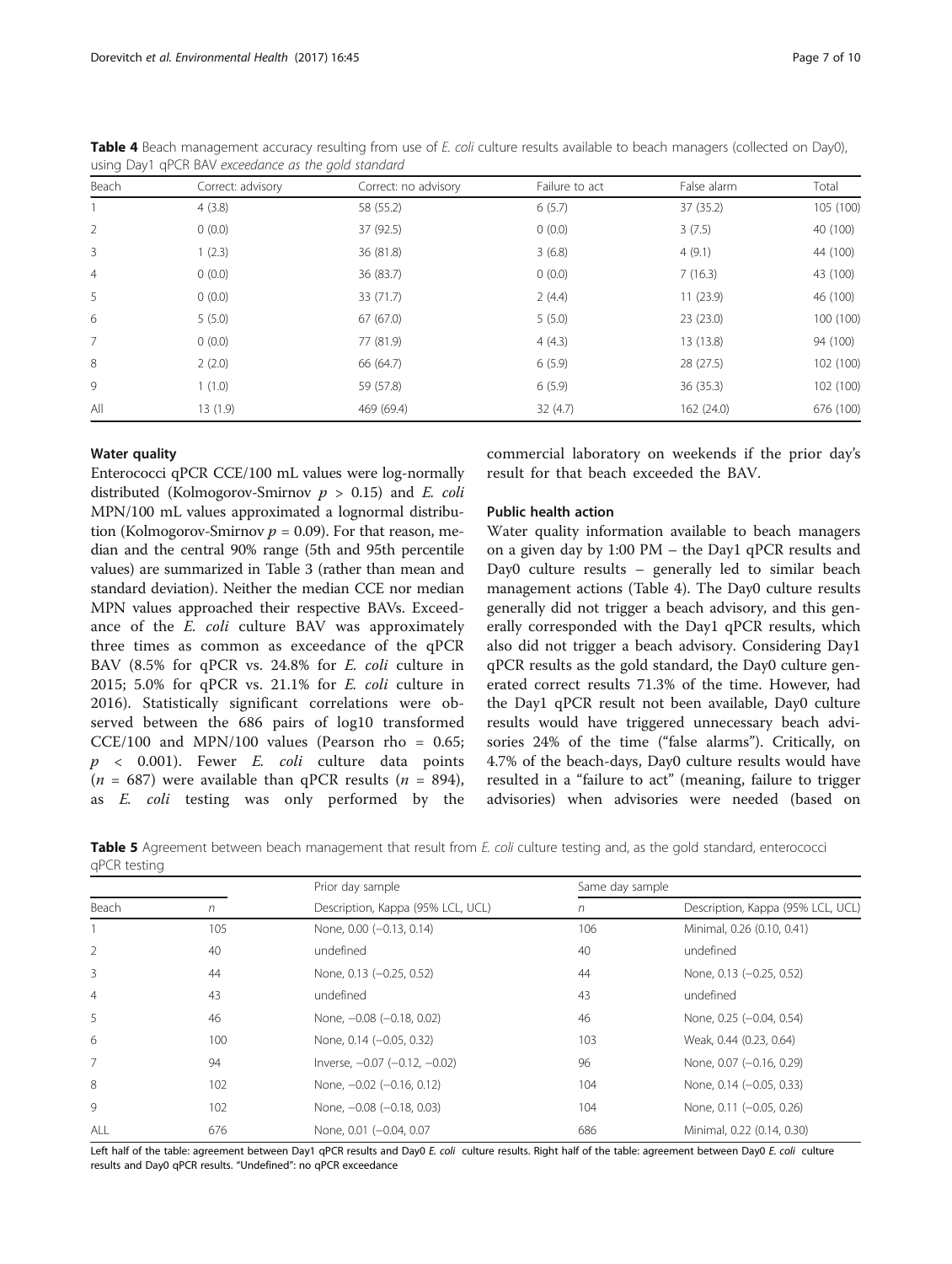exceedance of the Day1 qPCR BAV). At one beach, 'failure to act" would have occurred 6.8% of the time. Overall, Day0 culture results were more likely to result in a "failure to act"  $(n = 32)$  than a "correct advisory"  $(n = 13)$ .

While the 71.3% concordance of Day1 qPCR and Day0 culture beach actions may seem high, it can be explained entirely by chance, with Cohen's kappa =0.01 (Table [5](#page-6-0)). There was "minimal" agreement (kappa = 0.22 [95% confidence interval 0.14, 0.30] between the need for beach action based on results of Day0 qPCR and Day0 culture testing performed on water samples collected at the same time (even though the culture results would become available the day after the qPCR results are available). The degree of agreement varied substantially among beaches, from none or borderline at seven of the nine beaches, to Kappa =  $0.44$  (0.23, 0.64) or "weak" at beach #6.

## **Discussion**

In the largest study to date of the application of qPCR methods for monitoring and public notification of beach water quality, precise and accurate data were generated within 4.5 h of sample receipt. The two measures of FIB available to beach managers by1:00 PM on a given day to evaluate BAV exceedance (the Day1 qPCR results and Day0 E. coli culture results) agreed with one other no more than would be expected by chance. Despite the fact that the qPCR BAV and the E. coli culture BAV are meant to provide similar degrees of public health protection, water samples collected at the same times and places (Day0 culture and. Day0 qPCR) that were analyzed by both methods exceeded the culture BAV more than three times as frequently as they did the qPCR BAV (22.6% vs. 6.6%).

The past 12 years have seen great strides toward the application of qPCR methods to beach monitoring and notification purposes. Studies of qPCR methods for water testing have advanced from laboratory analysis of frozen filters [\[2](#page-9-0), [11](#page-9-0), [14](#page-9-0), [26](#page-9-0)–[28\]](#page-9-0) and data analyses using correlations or linear regression methods. Some of those studies [[11, 14](#page-9-0), [29](#page-9-0)–[32](#page-9-0)] as well as newer investigations [[13, 16, 17\]](#page-9-0) evaluated associations between the exceedance of threshold values for culture and qPCR methods. However, because these studies generally did not include a time series of daily measurements, comparisons were limited to Day0 culture threshold exceedance and Day0 qPCR threshold exceedance. Our finding that, after accounting for chance, Day0 culture and Day1 qPCR results had no meaningful agreement regarding BAV exceedance (Table [5\)](#page-6-0), leaves beach managers in settings like Chicago with little scientific basis for the continued use of culture testing for daily public notification purposes. The fact that, by contrast, Day1 culture BAV exceedances (but not Day0 culture BAV exceedances)

showed some agreement with Day1 qPCR exceedances is consistent with findings from other studies that FIB concentrations change significantly on time scales of hours [[10](#page-9-0)–[12](#page-9-0)]. In our setting, inhibition of qPCR in samples from both beach transects was rare. If inhibition were common and the inhibited results showed low CCE values, the availability of a 'back-up' source of information, such as hydrologic model output (but not Day0 culture results) may be useful.

While qPCR monitoring has clear advantages, the challenges to implementing beach monitoring and notification using qPCR methods described by Griffith and Weisberg [[6](#page-9-0)] persist. These include the proficiency of laboratory analysts to perform the more technically challenging testing (relative to the simplicity of defined substrate culture methods), concerns about inhibition of qPCR reactions, the need to establish trust with stakeholders who are not familiar with qPCR testing but are familiar with culture testing, and the costs of establishing and operating qPCR laboratory [[6](#page-9-0)]. We did not collect data that would support an analysis of total costs and total benefits of using a central laboratory to monitor water quality at multiple beaches through a partnership between a local government entity and a university. However, any such analysis should include the public health burden of illness associated with erroneous decisions that result from the use of prior-day culture results.

The USEPA 2012 Recreational Water Quality Criteria [[4\]](#page-9-0) and the 2014 National Beach Guidance Document and Required Performance Criteria [[33](#page-9-0)] consider the E. coli culture BAV (of 235 CFU/100 mL), the enterococci culture BAV (of 70 CFU/100 mL), and the enterococci qPCR BAV (of 1000 CCE/100 mL) as providing a comparable degree of health protection (36 illness of gastrointestinal illness attributable to water recreation per 1000 swimmer or waders). Our work demonstrates that at Chicago beaches, the BAVs are not in alignment with one another, as the exceedance of the E. coli culture BAV occurred three times more frequently than exceedance of the enterococci qPCR BAV. Several prior studies have found varying degrees of concordance between the exceedance of the respective BAVs by the two methods. A recent multi-site study in which 367 river samples were analyzed by E. coli culture (immediately) and enterococci qPCR (after freezing and storage) found comparable frequencies of BAV exceedance between the Day0 results of generated by the two methods [\[13\]](#page-9-0). At some of the same beaches that we studied (but several years earlier), qPCR BAV exceedance was less common than the *E. coli* culture BAV exceedance, consistent with our findings [[30](#page-9-0)]. By contrast, in three beaches on an inland lake in Ohio, USA, the E. coli BAV was exceeded 24% of 59 samples, while the enterococci qPCR BAV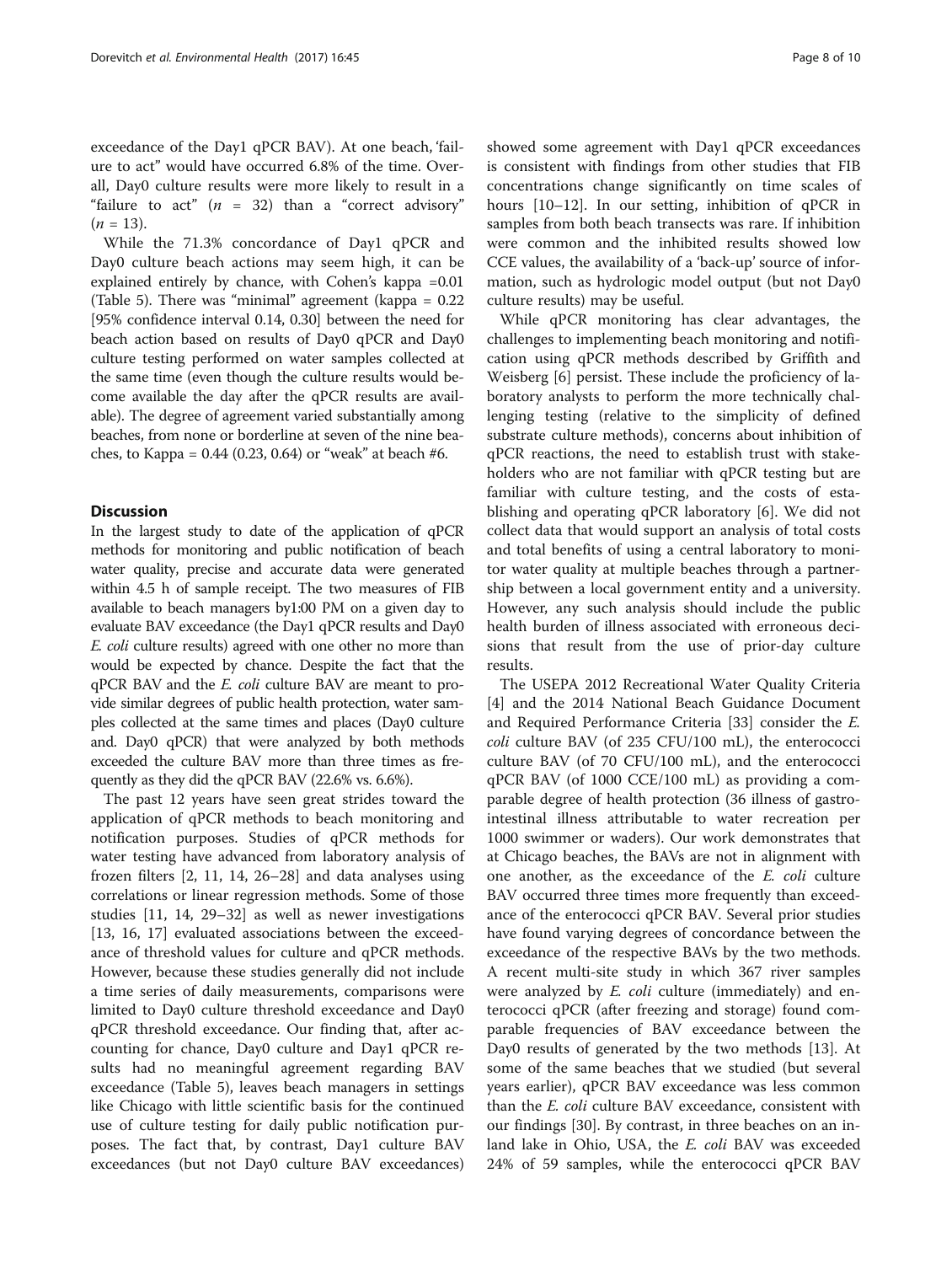was exceeded in 100% of 49 samples [\[29](#page-9-0)]. At beaches in Door County, Wisconsin, the overall rate of E. coli culture BAV exceedance was 10%, compared to 24% rate of enterococci qPCR BAV exceedance, though these rates varied substantially across the seven beaches studied [[17\]](#page-9-0). Policy makers may need to consider this nonequivalence in developing guidance for beach managers who may be confronted with the possibility of exceeding a BAV (or water quality standard) based on one method of measurement (in our case, E. coli culture), but not another measurement method (enterococci qPCR).

Strengths of this study include: 1) the relatively large number of beach-dates of testing, 2) the real-time application of qPCR testing, 3) the comparison of public health decision-making driven by the two methods, 4) the analyses of the two pieces of information available to beach managers on Day1 (the Day1 qPCR and Day0 culture results) rather than the results of analyses of the same water samples by the two methods (both Day0), and, 5) the accounting for chance in analyses of agreement between the public health action that results from the use of the two methods.

Our findings are subject to several limitations. First, as noted, the engineered Chicago River system protects Lake Michigan and its beaches from point sources of fecal pollution, making the setting of the present study relatively unique. Thus, the generalizability of our main findings - the lack of agreement between Day1 beach management actions based on Day1 qPCR results and Day0 culture results, and the discrepancies between BAV exceedance of water from the same beaches as the same times tested using both methods - to other settings is not known. It is possible that at beaches impacted significantly by wastewater discharges, agreement between methods may be better, the impact of the 24-h lag between culture and qPCR results may be less significant, and samples tested by both methods may generate greater concordance between BAV exceedance results of culture and qPCR methods. We compared the results of E. coli culture to the results of qPCR measures of enterococci. E. coli testing, rather than enterococci testing, is widely used at Great Lakes beaches [[34\]](#page-9-0). The health risks of swimming in water in which FIB measures are at the BAV are meant to be comparable regardless of whether the BAV is enterococci by culture, enterococci by qPCR, or – at Great Lakes beaches –  $E$ . coli by culture. However, it is not known to what degree our results would have been different had enterococci, rather than E. coli, been analyzed by culture. While we referred to the Day0 qPCR results as the gold standard or reference for data analysis purposes (as they reflect same day water quality), we do not wish to suggest that FIB monitoring by culture is "sub-standard" or that it should be discontinued by jurisdictions that lack the resources to

implement (or share in the implementation of)  $qPCR$ monitoring. We used the geometric mean of qPCR results from the two transects per beach, given the lognormal distribution of CCE values. Had we used the arithmetic mean of the results from the two transects to determine whether the BAV had been exceeded, there would have been 66 exceedances of the course of the two years rather than the 54 that occurred using the geometric mean, a 22% increase in frequency. Thus, jurisdictions that wish to be more conservative, in addition to using a lower threshold than 1000 CCE/100 mL to notify the public, could use the more conservative arithmetic mean of paired samples.

## Conclusion

Monitoring multiple beaches using qPCR methods can generate precise and accurate data for timely public notifications regarding beach water quality. Results of prior-day E. coli culture testing were no better than chance in predicting the exceedance of the qPCR BAV. "Becoming uncultured" may be appropriate in Chicago, as it would prevent failures to notify the public about beach action value exceedances. E. coli culture testing of beaches (on the same day) led to three times the number of BAV exceedance as did enterococci qPCR testing of beach water. It is not known whether similar results would have been obtained at marine beaches or those significantly impacted by wastewater.

#### Abbreviations

BAV: Beach action value; CCE: Calibrator cell equivalent; CFU: Colony forming units; CV: Coefficient of variation; FIB: Fecal indicator bacteria; MB: Method blank; MPN: Most probable number; NEEAR: National Environmental and Epidemiological Assessment of Recreational water; NTC: No template control; qPCR: Quantitative polymerase chain reaction; RWQC: Recreational Water Quality Criteria; USEPA: United States Environmental Protection Agency

#### Acknowledgements

Many thanks to the dedicated qPCR analysts Kendall Anderson, Mark Ciesielski, Lizeth Tamayo, and Dorothy Wright.

## Funding

The work described in this manuscript was funded by the Chicago Park District.

#### Availability of data and materials

The qPCR and E. coli culture data are available from the corresponding author on reasonable request.

#### Authors' contributions

SD conceived of the study and conducted data analysis; AS supervised and participated in qPCR analyses; SDB participated in data analysis and interpretation; CB coordinated field sampling and used the qPCR results for public notification; IH trained staff and monitored qPCR data quality. All authors read and approved the final manuscript.

#### Competing interests

CB is employed by the Chicago Park District.

#### Consent for publication

This works includes no person's data, images, or videos.